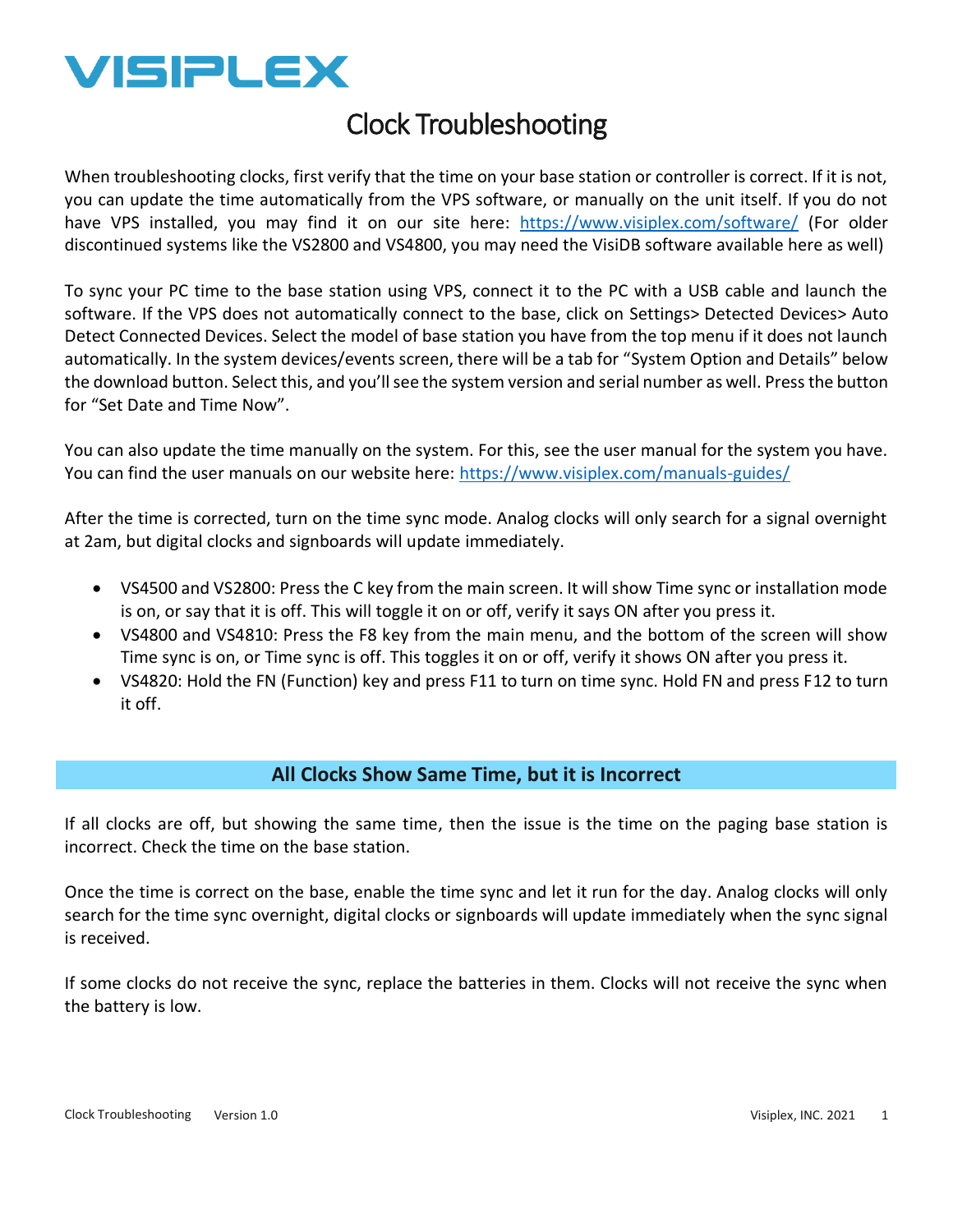# **Some Clocks are Off Time or Drifting, but other Clocks are Correct**

This is usually due to low batteries on the clocks.

First, verify the time is correct on the base, then enable the time sync and let it run for the day. Analog clocks will only search for the time sync overnight at 2am, digital clocks or signboards will update immediately when the sync signal is received.

When the clock battery is low, the unit will not receive the sync from the base. Replace the batteries in the unit. We recommend doing this for all clocks annually, though the batteries may last longer.

After changing the batteries, the clocks will reset to 12:00 then search for the signal from the base station. You'll see the red LED on the back flashing for a few minutes while it looks for the signal. When the clock catches the sync signal from the base, the light will go solid, and the hands will start running until it reaches the correct time.

### **Clocks in some Areas are not Syncing, or a Single Clock will not Sync**

This can be either a low battery, or that the clock is out of range of the sync signal.

First, verify the time is correct on the base, then enable the time sync and let it run for the day. Analog clocks will only search for the time sync overnight at 2am, digital clocks or signboards will update immediately when the sync signal is received.

Replace the batteries in the clock, or hold down the button on the back for 10 seconds until the clock resets. The time will set to 12:00, then the clock will search for the sync signal from the base for a few minutes. If it is unable to sync, try this in another location where the clocks are getting signal to verify it is not a coverage issue.

If the clock still will not sync in an area with a good signal and the batteries are good in them, you can perform a hard reset on the clock. Remove the batteries, and hold the button on the back down for a full 30 seconds. Put the batteries back in, and the clock should catch the sync signal from the base after resetting to 12:00.

#### **Time was Corrected, but Keeps Reverting to an Hour (or Several Hours) Off**

This is usually that the date or time zone setting on the base is incorrect. To check the date and time zone settings on your controller, see the manual for your system on our website for help. If the date is incorrect, it will not properly account for daylight savings time.

The time zone setting in this menu is in relation to GMT time, how many hours to subtract from it. For example, Central time is –06 hours from GMT, so enter 06. (For positive values enter 25-48. For example, +01 hours from GMT is 25.)